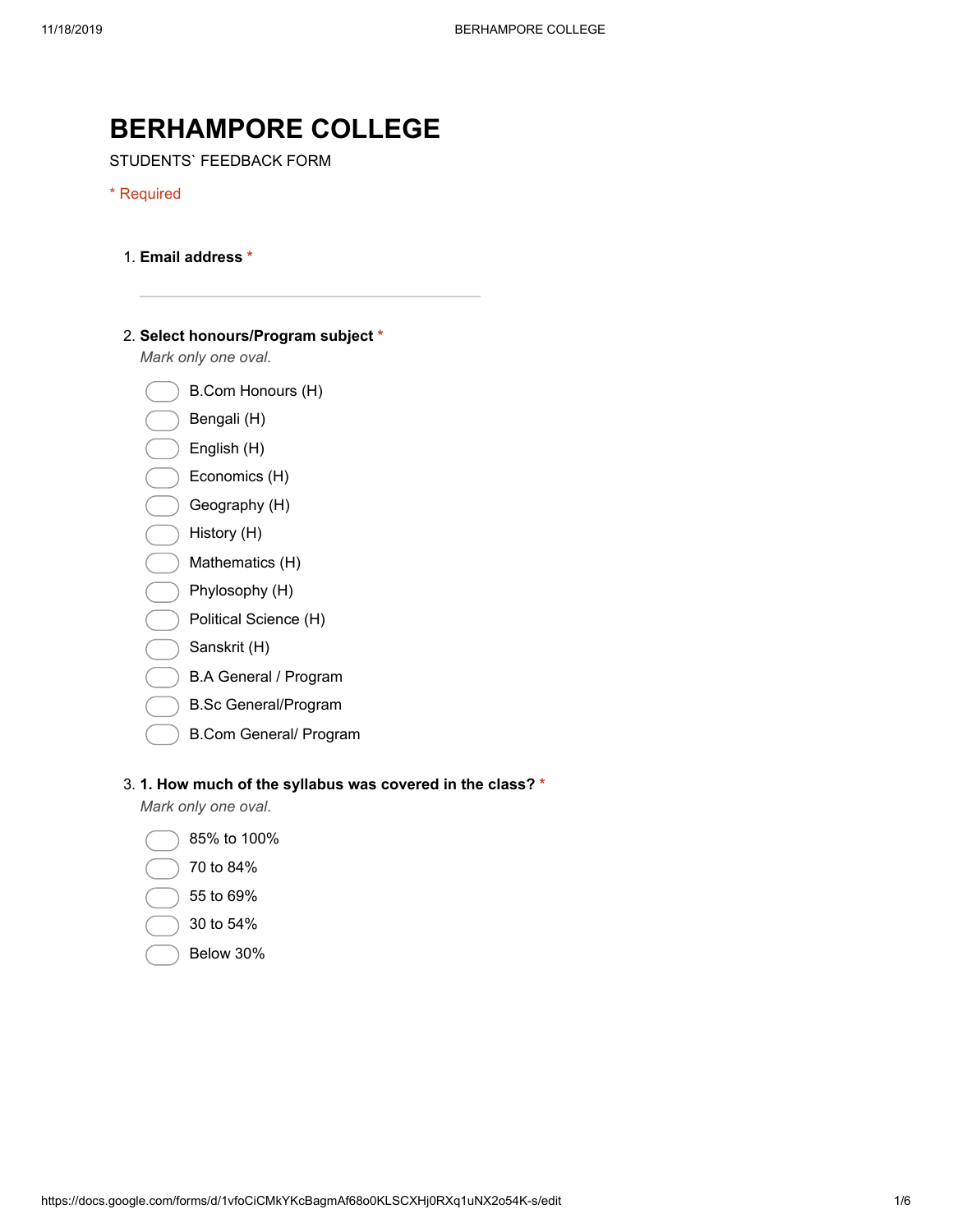4. 2.How well did the teachers prepare for the classes? \* Mark only one oval.

**Thoroughly** 

Satisfactorily

- Poorly
- UIndifferentlynfair
- Won't teach at all

### 5. 3.How well were the teachers able to communicate? \*

Mark only one oval.

- Always effective
- Sometimes effective
- Just satisfactorily
- Generally ineffective
- Very poor communication

#### 6. 4.The teacher's approach to teaching can best be described as \*

Mark only one oval.

- Excellent Very good
- Good
- Fair
	- Poor

## 7. 5.Fairness of the internal evaluation process by the teachers. \*

Mark only one oval.

- Always fair
- Usually fair
- Sometimes unfair
- Usually unfair
- Unfair

#### 8. 6.Was your performance in assignments discussed with you? \*

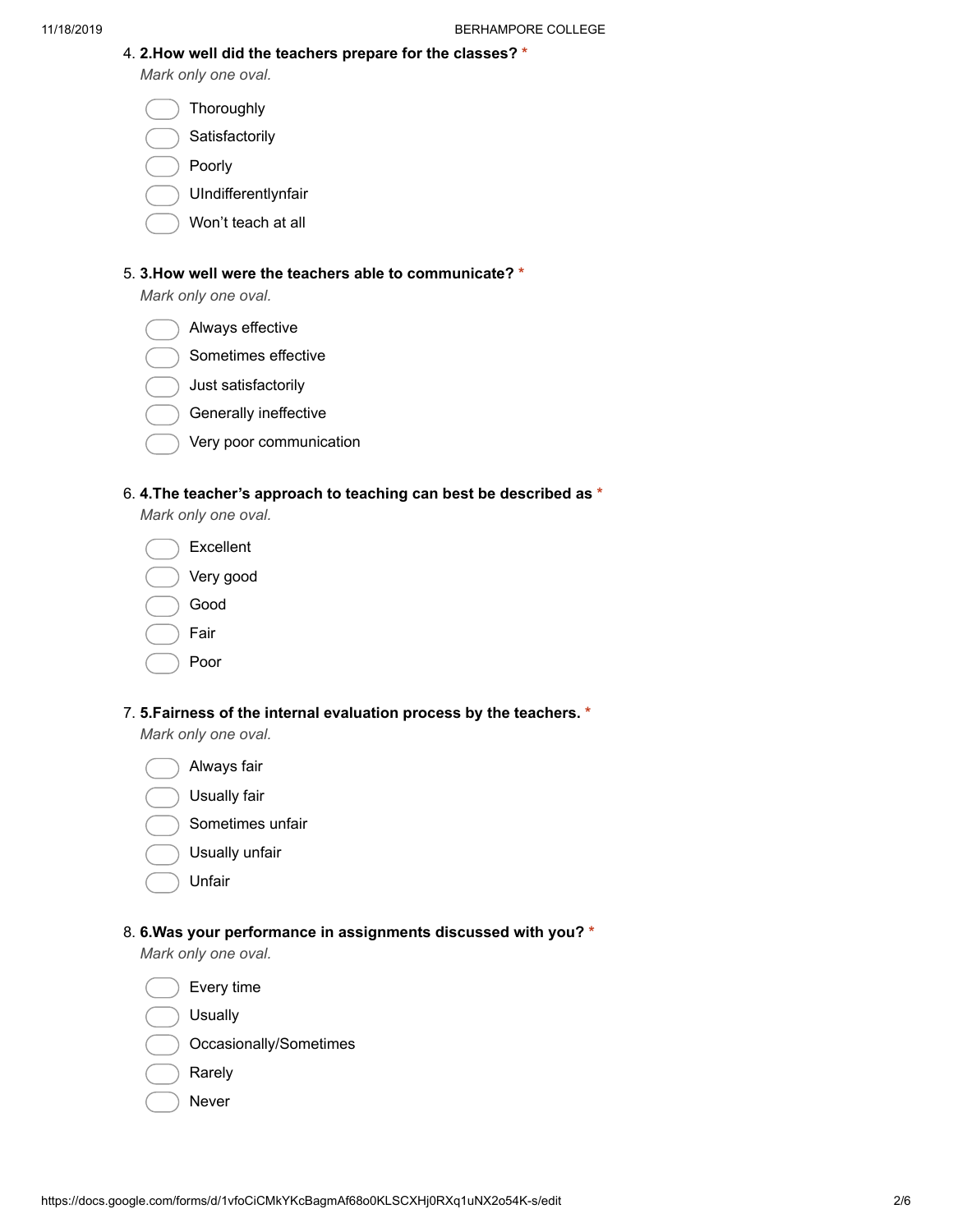9. 7.The institute takes active interest in promoting internship, student exchange, field visit opportunities for students. \*

Mark only one oval.

Regularly

- **Often**
- Sometimes
- Rarely
	- Never
- 10. 8.The teaching and mentoring process in your institution facilitates you in cognitive, social and emotional growth. \*

Mark only one oval.

**Significantly** 

- Very well
- Moderately
- Marginally
- Not at all

## 11. 9. The institution provides multiple opportunities to learn and grow. \*

Mark only one oval.



- Strongly disagree
- 12. 10. Teachers inform you about your expected competencies, course outcomes and programme outcomes \*

Mark only one oval.



- Rarely
- Never
- 13. 11. Your mentor does a necessary follow-up with an assigned task to you. \*

- Every time Usually Occasionally/Sometimes
- Rarely
	- I don't have a mentor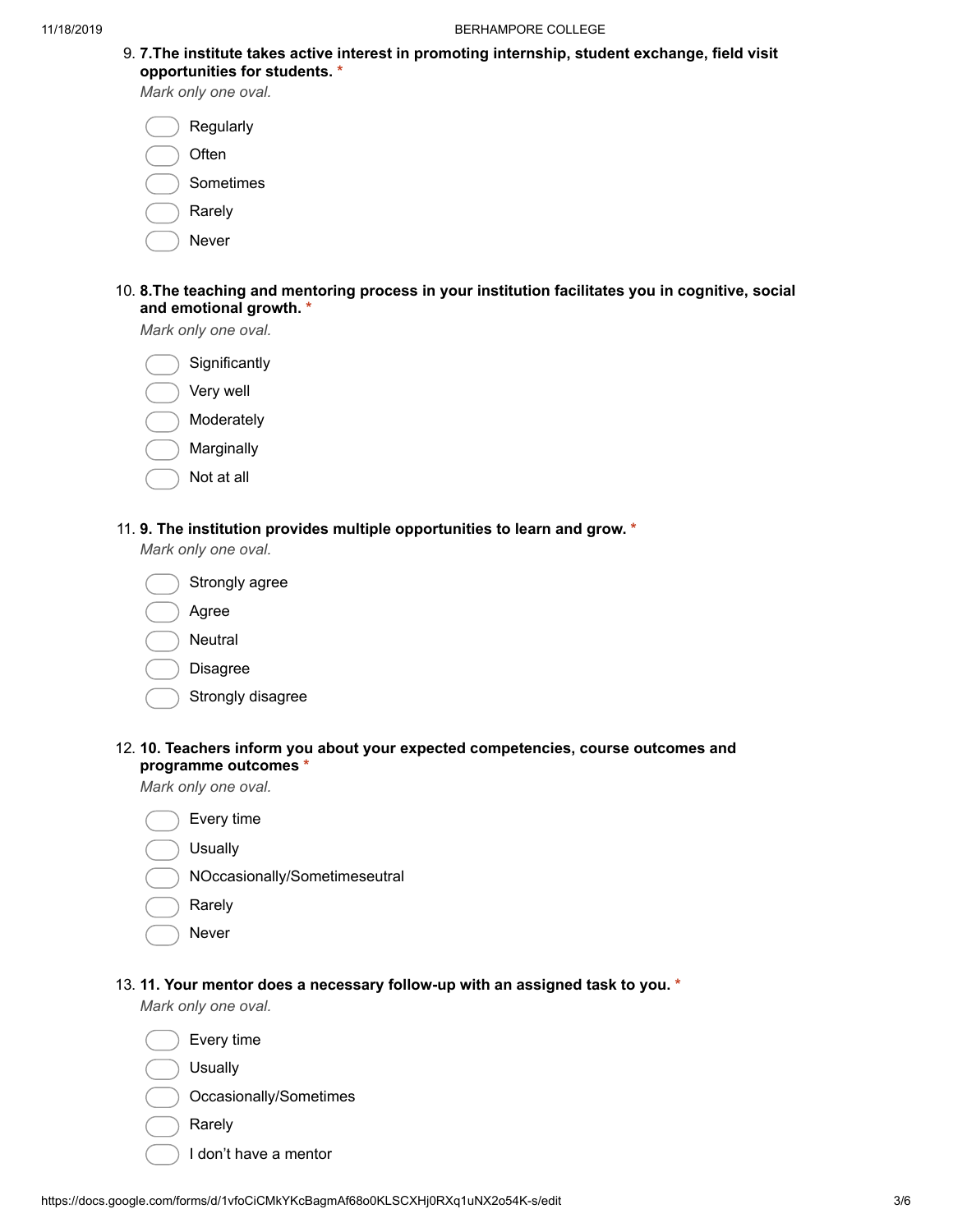14. 12.The teachers illustrate the concepts through examples and applications. \*

Mark only one oval.

|    | Every time             |
|----|------------------------|
|    | Usually                |
|    | Occasionally/Sometimes |
|    | Rarely                 |
|    | Never                  |
| 12 | Tha taachare idantif   |

15. 13. The teachers identify your strengths and encourage you with providing right level of challenges. \*

Mark only one oval.

Fully

| Reasonably |
|------------|
|            |

|  | Prtiallv |
|--|----------|
|  |          |
|  |          |

- **Slightly**
- Unable to
- 16. 14. Teachers are able to identify your weaknesses and help you to overcome them. \*

Mark only one oval.

| Every time             |
|------------------------|
| <b>Usually</b>         |
| Occasionally/Sometimes |
| Rarely                 |
| Never                  |

17. 15. The institution makes effort to engage students in the monitoring, review and continuous quality improvement of the teaching learning process. \*

Mark only one oval.



Strongly disagree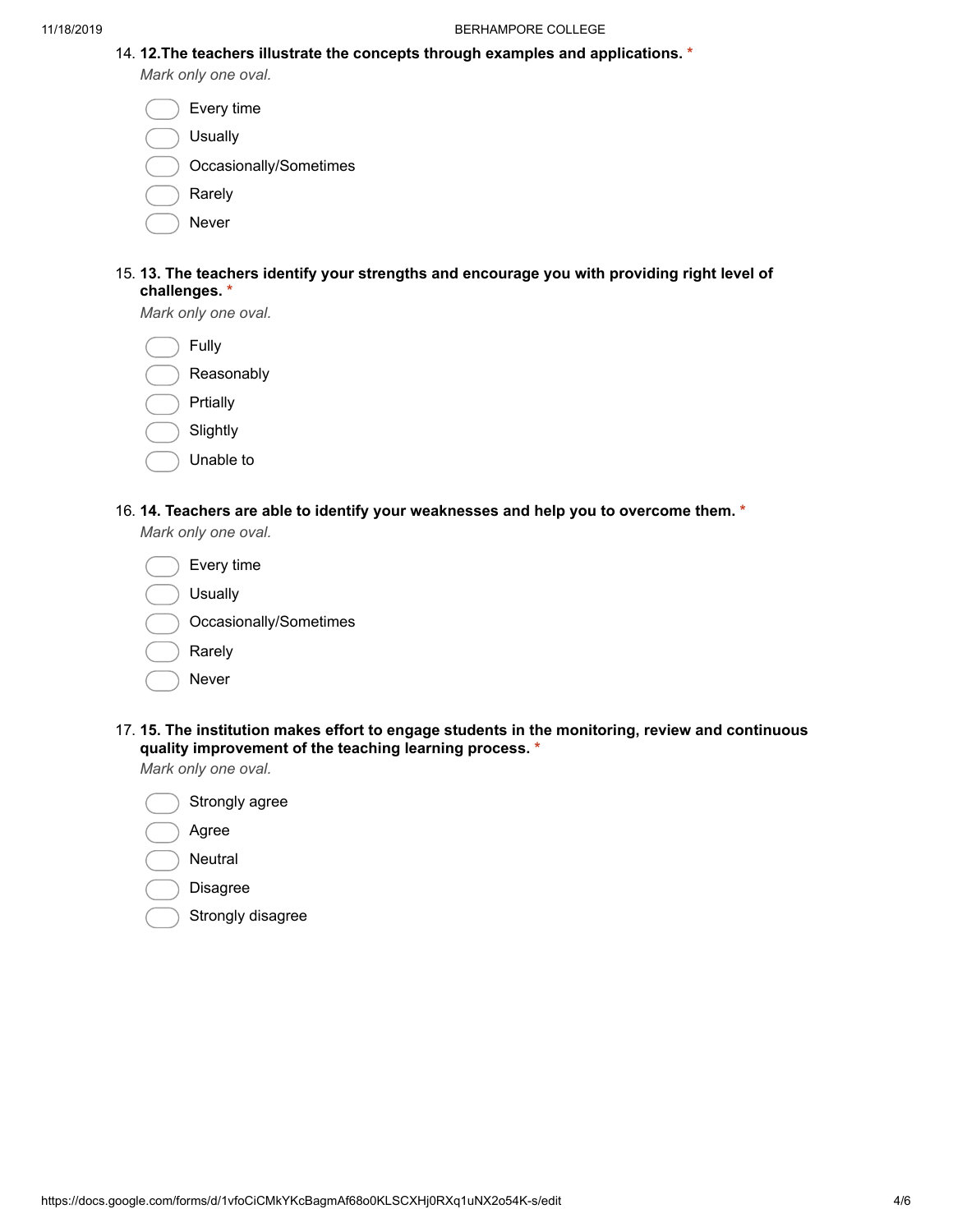18. 16. The institute/ teachers use student centric methods, such as experiential learning, participative learning and problem solving methodologies for enhancing learning experiences. \*

Mark only one oval.

- To a great extent
- Moderate
- Some what
- Very little
- Not at all
- 19. 17. Teachers encourage you to participate in extracurricular activities. \*

Mark only one oval.



- Strongly disagree
- 20. 18. Efforts are made by the institute/ teachers to inculcate soft skills, life skills and employability skills to make you ready for the world of work. \*

Mark only one oval.



21. 19. What percentage of teachers use ICT tools such as LCD projector, Multimedia, etc. while teaching. \*

- Above 90%
- 70 89%
- 50 69%
- 30 49%
- Below 29%